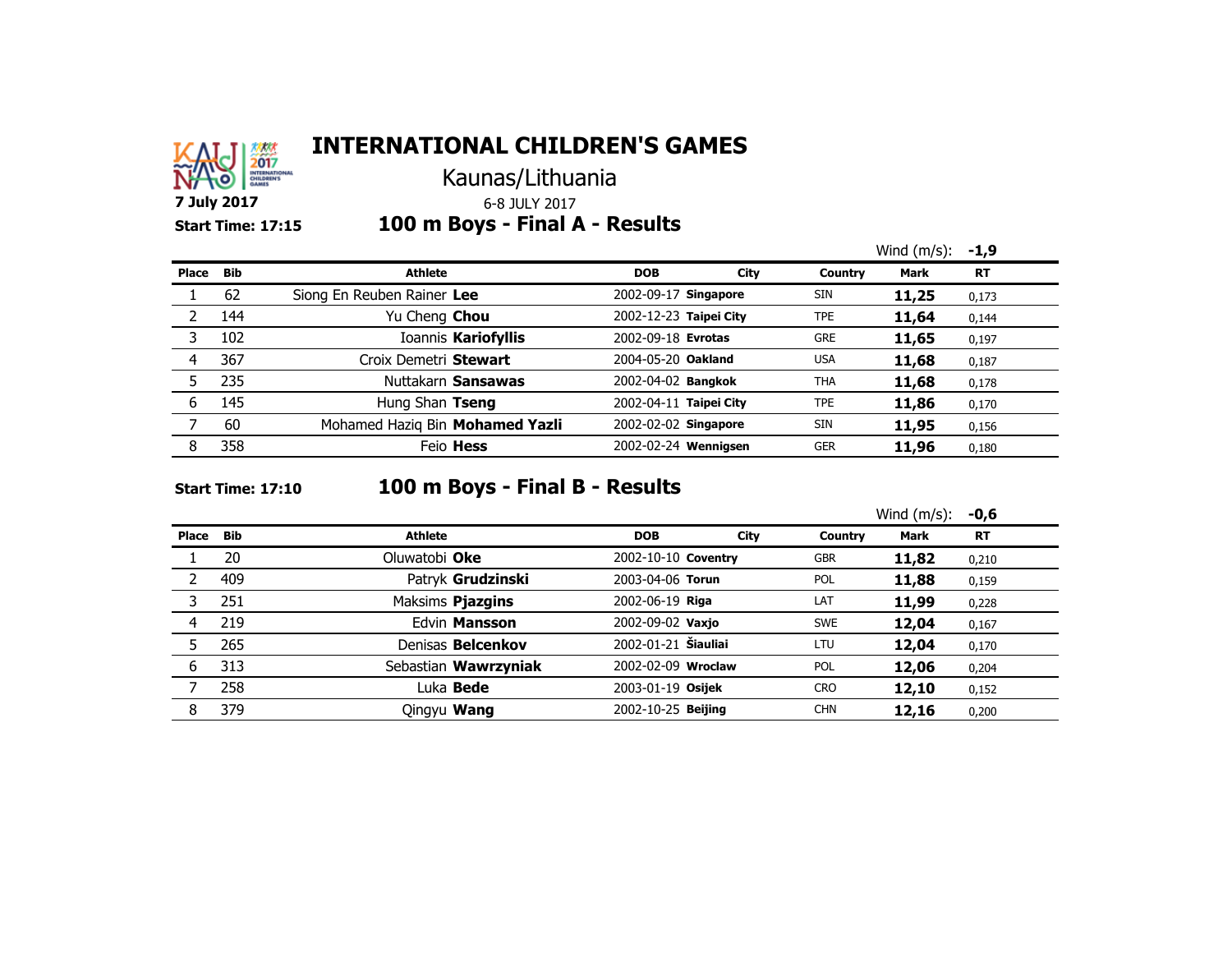

Kaunas/Lithuania

**7 July 2017** 6-8 JULY 2017

#### **Start Time: 17:05 100 m Girls - Final A - Results**

|       |            |                                 |                    |                            |            | Wind $(m/s)$ : | $-1,3$    |
|-------|------------|---------------------------------|--------------------|----------------------------|------------|----------------|-----------|
| Place | <b>Bib</b> | <b>Athlete</b>                  | <b>DOB</b>         | City                       | Country    | <b>Mark</b>    | <b>RT</b> |
|       | 366        | Diandrenique Desiree Gaines     | 2002-08-09 Oakland |                            | <b>USA</b> | 11,92          | 0,197     |
|       | 369        | Zharia Jasmine Dixon            | 2002-05-01 Oakland |                            | <b>USA</b> | 12,16          | 0,173     |
| 3     | 343        | Iza Zakosek                     | 2003-05-06 Celje   |                            | <b>SLO</b> | 12,56          | 0,198     |
| 4     | 113        | Melissa Metok Parrella Bastidas | 2002-04-01 Graz    |                            | <b>AUT</b> | 12,64          | 0,160     |
|       | 121        | Manon Wassenberg                | 2002-05-20 Vevey   |                            | <b>SUI</b> | 12,66          | 0,171     |
| 6     | 411        | Klaudia Lis                     | 2002-04-08 Torun   |                            | <b>POL</b> | 12,87          | 0,278     |
|       | 330        | Lukrecija Sabaityte             | 2002-04-08 Vilnius |                            | LTU        | 12,95          | 0,170     |
|       | 191        | Xin Ying Zheng                  |                    | 2003-07-02 New Taipei City | <b>TPE</b> | dns            |           |

### **Start Time: 17:00 100 m Girls - Final B - Results**

|       |            |                          |                      |      |            | Wind $(m/s)$ : | 0,0       |
|-------|------------|--------------------------|----------------------|------|------------|----------------|-----------|
| Place | <b>Bib</b> | <b>Athlete</b>           | <b>DOB</b>           | City | Country    | <b>Mark</b>    | <b>RT</b> |
|       | 436        | Christabel <b>Antwi</b>  | 2002-10-18 Edinburgh |      | <b>GBR</b> | 12,69          | 0,195     |
|       | 32         | Auguste Markeviciute     | 2002-01-30 Kaunas    |      | LTU        | 12,80          | 0,161     |
| 3     | 116        | Sonia Oghomwen Osemwegie | 2002-08-17 Graz      |      | <b>AUT</b> | 12,92          | 0,165     |
| 4     | 304        | Gabija Klimukaite        | 2003-02-07 Klaipėda  |      | LTU        | 12,96          | 0,168     |
|       | 253        | Paula Katrina Skalberga  | 2002-05-18 Riga      |      | LAT        | 12,97          | 0,206     |
| 6     | 122        | Moesha Franca Kibibi     | 2004-01-21 Vevey     |      | <b>SUI</b> | 12,98          | 0,174     |
|       | 25         | Anna <b>Poole</b>        | 2002-01-29 Coventry  |      | <b>GBR</b> | 13,01          | 0,185     |
| 8     | 108        | Tragousti Zoi            | 2002-12-18 Ilida     |      | <b>GRE</b> | 13,07          | 0,182     |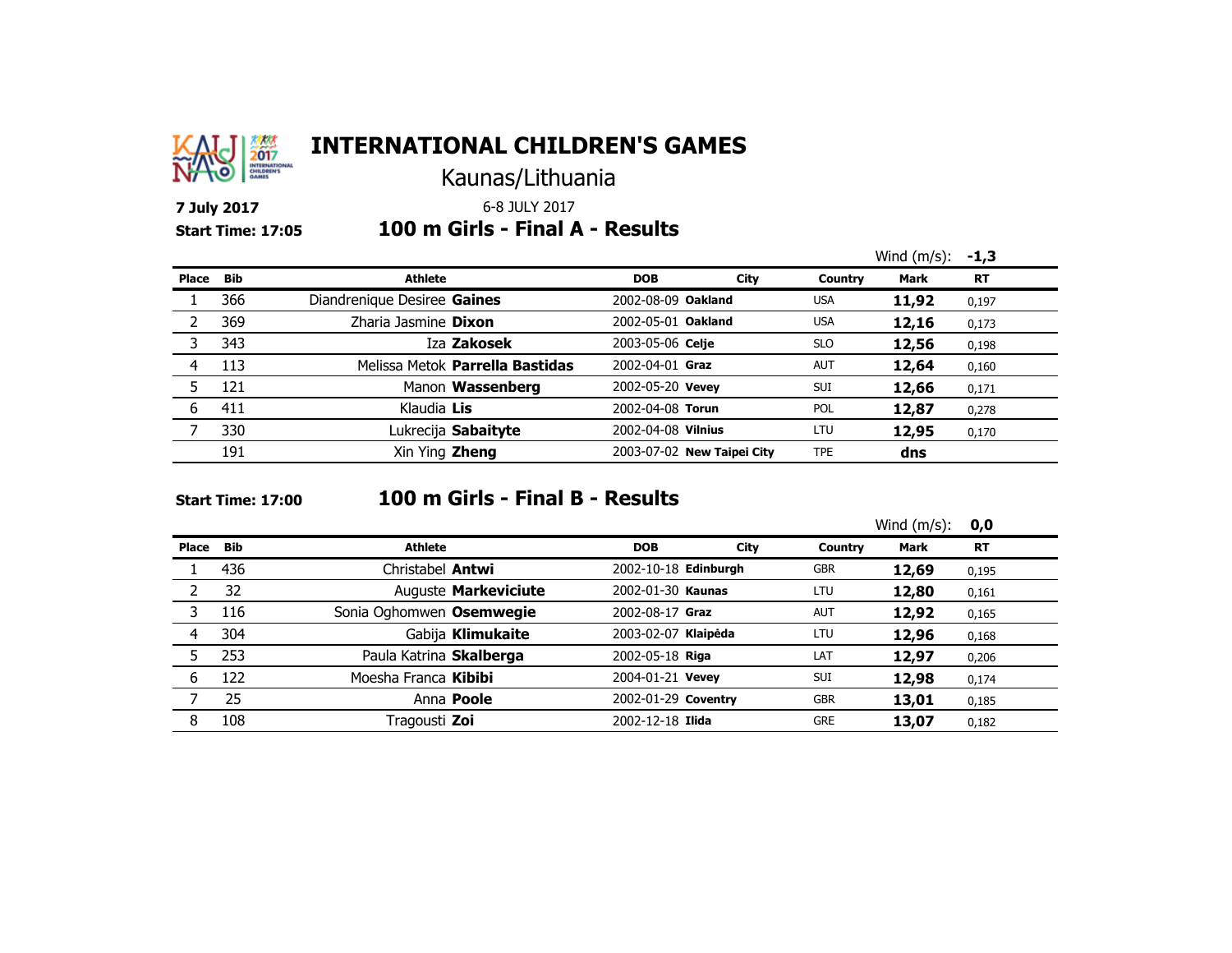

Kaunas/Lithuania

**7 July 2017** 6-8 JULY 2017

**Start Time: 17:32 800 m Girls - Final A - Results** <sup>3</sup>

| Place | Bib | <b>Athlete</b>          | <b>DOB</b>           | City                      | Country    | <b>Mark</b> |
|-------|-----|-------------------------|----------------------|---------------------------|------------|-------------|
|       | 402 | Kaitlyn Dawn Klein      |                      | 2002-06-12 Lake Macquarie | <b>AUS</b> | 2:14,08     |
|       | 171 | Marginean Iulia Florina | 2004-04-04 Medias    |                           | <b>ROU</b> | 2:15,69     |
|       | 40  | Marija Jekabsone        | 2003-05-20 Kaunas    |                           | LTU        | 2:20,06     |
|       | 16  | Jule Lotte Behrens      | 2003-04-04 Darmstadt |                           | <b>GER</b> | 2:20,33     |
|       | 290 | Diana Abdullina         | 2002-08-29 Ufa       |                           | <b>RUS</b> | 2:21,90     |
| 6     | 299 | Agnė Ramanauskaitė      | 2004-03-08 Klaipėda  |                           | LTU        | 2:25,27     |
|       | 386 | Zala Sekavcnik          |                      | 2003-10-01 Slovenj Gradec | <b>SLO</b> | 2:26,49     |
|       | 156 | Maria Koka              | 2002-11-17 Patras    |                           | <b>GRE</b> | 2:32,02     |

**7 July 2017**

#### **Start Time: 17:25 800 m Girls - Final B - Results**

| Place | <b>Bib</b> | Athlete                     | <b>DOB</b>          | City | Country    | <b>Mark</b> |
|-------|------------|-----------------------------|---------------------|------|------------|-------------|
|       | 202        | Veronika <b>Hutarkova</b>   | 2004-01-23 Brno     |      | <b>CZE</b> | 2:22,16     |
|       | 292        | Tatiana <b>Pavliukovich</b> | 2002-04-09 Ufa      |      | <b>RUS</b> | 2:22,40     |
| 3     | 6          | Alja Trupej                 | 2003-09-30 Velenje  |      | <b>SLO</b> | 2:27,73     |
|       | 26         | Kara Ingram                 | 2003-10-14 Coventry |      | <b>GBR</b> | 2:28,31     |
|       | 351        | Daniela Lanz                | 2002-09-25 Bruneck  |      | <b>ITA</b> | 2:29,14     |
| 6     | 163        | Daniella Arendarenko        | 2002-06-23 Uzhgorod |      | <b>UKR</b> | 2:29,14     |
|       | 243        | Athanasia Kokkorou          | 2002-05-08 Sparta   |      | <b>GRE</b> | 2:31,42     |
| 8     | 289        | Hanna Chocianowska          | 2004-09-19 Leszno   |      | <b>POL</b> | 2:34,56     |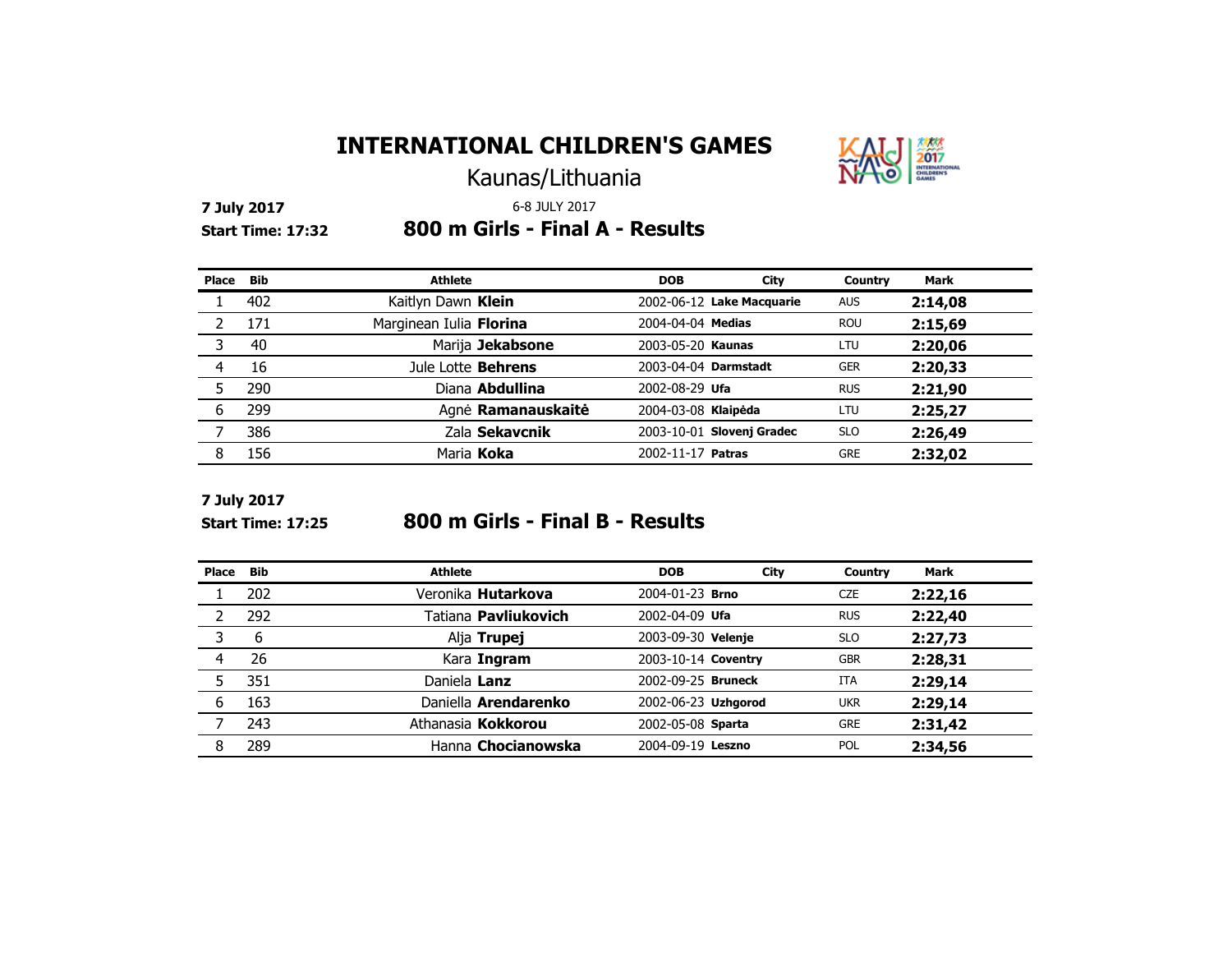

Kaunas/Lithuania

6-8 JULY 2017

**7 July 2017**

## **Start Time: 16:45 1500 m Boys - Final A**

| Place | <b>Bib</b> | <b>Athlete</b>                       | <b>DOB</b>           | City | Country    | Mark    |
|-------|------------|--------------------------------------|----------------------|------|------------|---------|
|       | 441        | Joe Ewing                            | 2002-02-17 Edinburgh |      | <b>GBR</b> | 4:13,26 |
|       | 414        | Jedrzej <b>Poczwardowski</b>         | 2002-06-29 Torun     |      | <b>POL</b> | 4:13,42 |
| 3     | 361        | Christopher Warren Middleton Pearson | 2002-04-06 Oakland   |      | <b>USA</b> | 4:15,37 |
| 4     | 337        | Vid <b>Botolin</b>                   | 2002-08-15 Celje     |      | <b>SLO</b> | 4:17,73 |
| 5     | 222        | Jost Mulej                           | 2002-05-16 Gorie     |      | <b>SLO</b> | 4:27,36 |
| 6     | 203        | Krystof Sipek                        | 2002-02-24 Brno      |      | <b>CZE</b> | 4:27,67 |
|       | 38         | Rokas Sviderskis                     | 2002-10-06 Kaunas    |      | LTU        | 4:28,35 |
| 8     | 242        | Georgios Stavropoulos                | 2002-07-20 Sparta    |      | <b>GRE</b> | 4:31,09 |
| 9     | 5          | Matevz Susec                         | 2002-02-15 Velenje   |      | <b>SLO</b> | 4:32,88 |
| 10    | 21         | Thomas Keenan                        | 2002-04-05 Coventry  |      | <b>GBR</b> | 4:35,64 |
| 11    | 87         | Sean <b>Pollmen Daamen</b>           | 2003-05-13 Tralee    |      | IRL        | 4:36,39 |
| 12    | 281        | Gergo Kiszel                         | 2003-10-21 Kecskemet |      | <b>HUN</b> | 4:47,17 |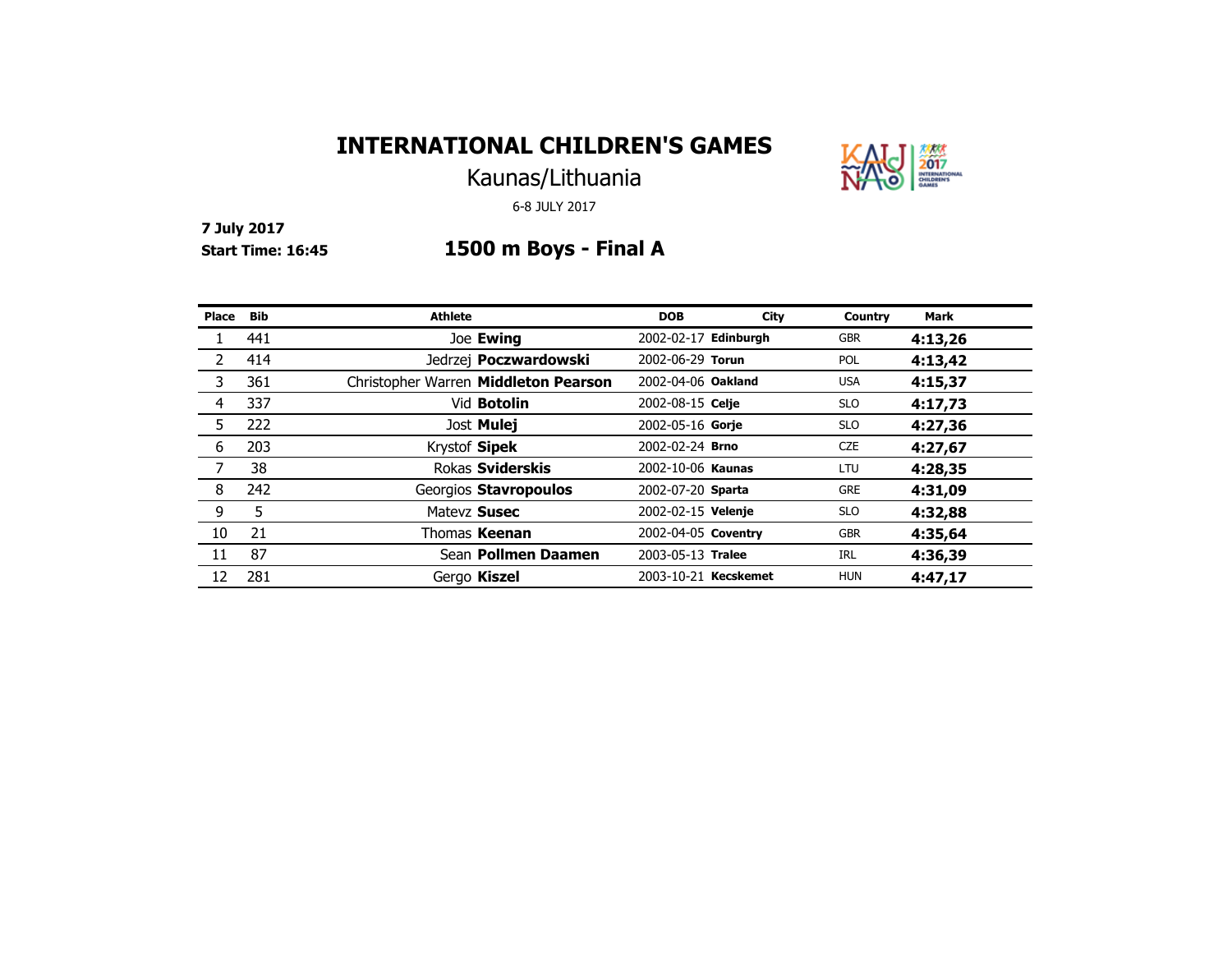

Kaunas/Lithuania

6-8 JULY 2017

**7 July 2017**

## **Start Time: 16:35 1500 m Boys - Final B**

| Place | <b>Bib</b> | <b>Athlete</b>               | <b>DOB</b>             | City                         | Country    | <b>Mark</b> |
|-------|------------|------------------------------|------------------------|------------------------------|------------|-------------|
|       | 17         | Christoph Maximilian Schrick | 2003-04-07 Darmstadt   |                              | <b>GER</b> | 4:32,17     |
|       | 89         | Tim Pollmann Daamen          | 2003-02-13 Tralee      |                              | <b>IRL</b> | 4:33,20     |
| 3     | 353        | Lukas Engl                   | 2002-02-11 Bruneck     |                              | ITA        | 4:34,08     |
| 4     | 34         | Modestas Miliunas            | 2002-03-31 Kaunas      |                              | LTU        | 4:36,97     |
| 5     | 209        | Milan Chaloupka              | 2002-07-17 <b>Brno</b> |                              | <b>CZE</b> | 4:37,31     |
| 6     | 273        | Logan Yates                  | 2002-04-21 Hamilton    |                              | CAN        | 4:40,42     |
|       | 143        | Louis Loeffler               | 2002-07-20 Freiberg    |                              | <b>GER</b> | 4:40,69     |
| 8     | 300        | Edgaras Zebrauskas           | 2002-01-11 Klaipėda    |                              | LTU        | 4:40,95     |
| 9     | 15         | Max Tertsch                  | 2003-11-28 Darmstadt   |                              | <b>GER</b> | 4:43,17     |
| 10    | 92         | Nejc Stern                   |                        | 2003-11-02 Ravne na Koroskem | <b>SLO</b> | 4:43,19     |
| 11    | 432        | Likun Sheng                  |                        | 2002-05-13 Changbaishan      | <b>CHN</b> | 4:45,80     |
| 12    | 172        | Gorbea Cristian Petre Ioan   | 2002-06-13 Medias      |                              | <b>ROU</b> | 4:46.88     |